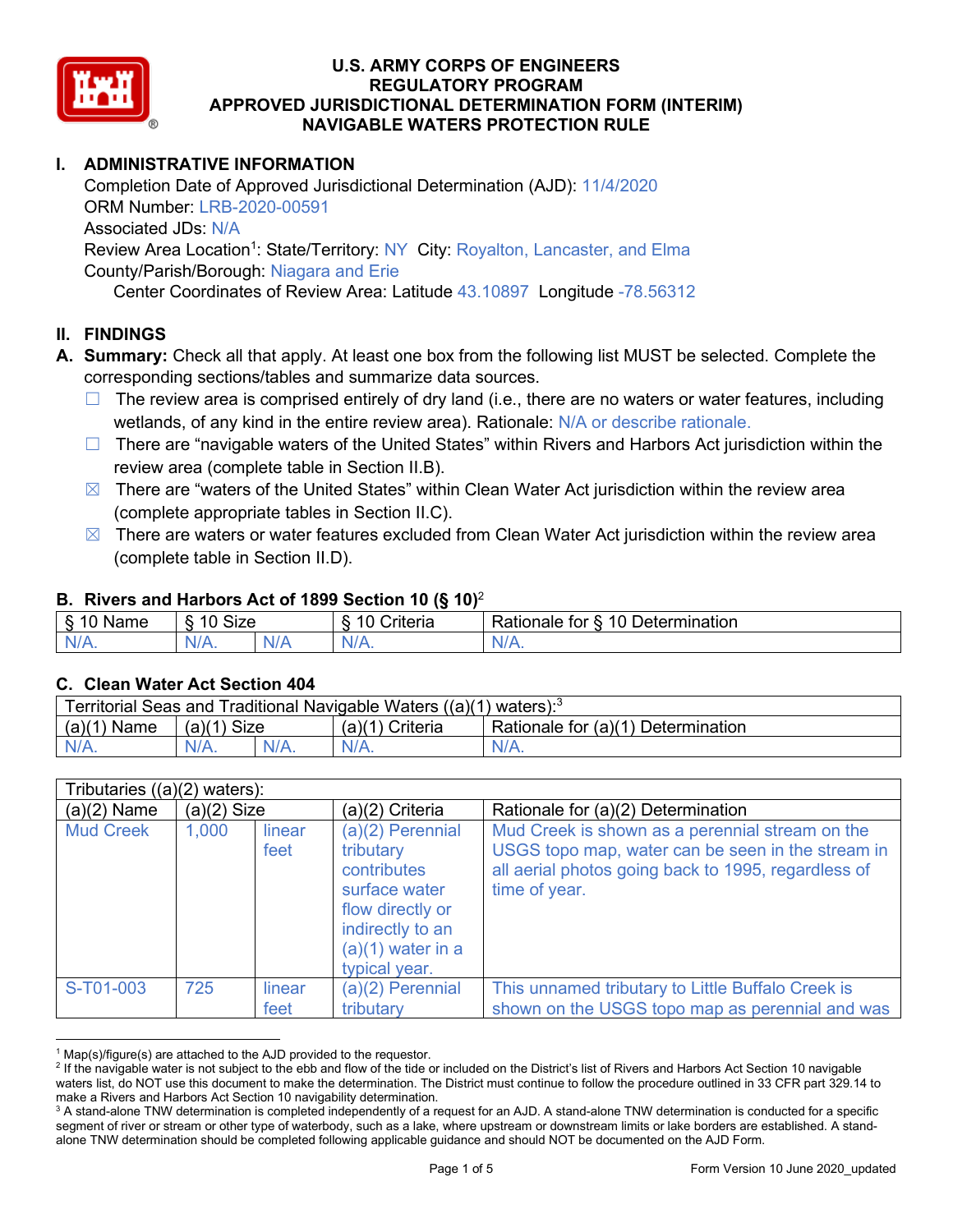

| Tributaries $((a)(2)$ waters): |               |      |                                                                                                              |                                                                                      |  |  |  |
|--------------------------------|---------------|------|--------------------------------------------------------------------------------------------------------------|--------------------------------------------------------------------------------------|--|--|--|
| $(a)(2)$ Name                  | $(a)(2)$ Size |      | $(a)(2)$ Criteria                                                                                            | Rationale for (a)(2) Determination                                                   |  |  |  |
|                                |               |      | contributes<br>surface water<br>flow directly or<br>indirectly to an<br>$(a)(1)$ water in a<br>typical year. | determined in the field investigation by the wetland<br>delineators to be perennial. |  |  |  |
| $N/A$ .                        | $N/A$ .       | N/A. | N/A                                                                                                          | N/A                                                                                  |  |  |  |

| Lakes and ponds, and impoundments of jurisdictional waters $((a)(3)$ waters): |               |         |                   |                                    |  |
|-------------------------------------------------------------------------------|---------------|---------|-------------------|------------------------------------|--|
| $(a)(3)$ Name                                                                 | $(a)(3)$ Size |         | $(a)(3)$ Criteria | Rationale for (a)(3) Determination |  |
| $N/A$ .                                                                       | NI/A          | $N/A$ . | $N/A$ .           | $N/A$ .                            |  |

| Adjacent wetlands $((a)(4)$ waters): |               |         |                                                            |                                              |  |  |
|--------------------------------------|---------------|---------|------------------------------------------------------------|----------------------------------------------|--|--|
| $(a)(4)$ Name                        | $(a)(4)$ Size |         | $(a)(4)$ Criteria                                          | Rationale for (a)(4) Determination           |  |  |
| W-T01-003                            | 0.53          | acre(s) | $(a)(4)$ Wetland<br>abuts an $(a)(1)$ -<br>$(a)(3)$ water. | The wetland directly abuts Stream S-T01-003. |  |  |

# **D. Excluded Waters or Features**

| Excluded waters $((b)(1) - (b)(12))$ : <sup>4</sup> |                       |                  |                                    |                                                                                                                                                                                                                                                                                                                                                                                                                                                                                                         |  |  |  |
|-----------------------------------------------------|-----------------------|------------------|------------------------------------|---------------------------------------------------------------------------------------------------------------------------------------------------------------------------------------------------------------------------------------------------------------------------------------------------------------------------------------------------------------------------------------------------------------------------------------------------------------------------------------------------------|--|--|--|
| <b>Exclusion Name</b>                               | <b>Exclusion Size</b> |                  | Exclusion <sup>5</sup>             | Rationale for Exclusion Determination                                                                                                                                                                                                                                                                                                                                                                                                                                                                   |  |  |  |
| W-T03-004                                           | 0.13                  | $\text{acre}(s)$ | $(b)(1)$ Non-<br>adjacent wetland. | The delineation indicated no drainages or<br>tributaries are within the vicinity of this wetland.<br>The wetland is a shallow surface concave<br>depression that collects water and holds it long<br>enough to provide wetland characteristics but<br>does not drain to any $(a)(1)-(a)(3)$ waters.                                                                                                                                                                                                     |  |  |  |
|                                                     |                       |                  |                                    | Photos and aerial imagery included within the<br>delineation report show no natural or artificial<br>barrier between this wetland and the closest<br>stream which is Mud Creek. The NRCS/USDA<br>Web Soil Survey "Flood Frequency Class" rating<br>is "none" which means flooding is not probable.<br>The wetland is within the 100-year flood zone,<br>which mean the chance of flooding is 1% in any<br>year. All resources reviewed support the<br>determination that this wetland does not directly |  |  |  |
|                                                     |                       |                  |                                    | abut an $a(1)$ - $a(3)$ waters, is not separated from<br>an $a(1)$ - $a(3)$ waters by a natural or man-made<br>feature and is not adjacent to an $a(1)$ -a(3) waters                                                                                                                                                                                                                                                                                                                                    |  |  |  |
| W-T13-006                                           | 0.04                  | $\text{acre}(s)$ | (b)(1) Non-<br>adjacent wetland.   | The delineation indicated no drainages or<br>tributaries are within the vicinity of this wetland.                                                                                                                                                                                                                                                                                                                                                                                                       |  |  |  |

<sup>4</sup> Some excluded waters, such as (b)(2) and (b)(4), may not be specifically identified on the AJD form unless a requestor specifically asks a Corps district to do so. Corps districts may, in case-by-case instances, choose to identify some or all of these waters within the review area.

<sup>5</sup> Because of the broad nature of the (b)(1) exclusion and in an effort to collect data on specific types of waters that would be covered by the (b)(1) exclusion, four sub-categories of (b)(1) exclusions were administratively created for the purposes of the AJD Form. These four sub-categories are not new exclusions, but are simply administrative distinctions and remain (b)(1) exclusions as defined by the NWPR.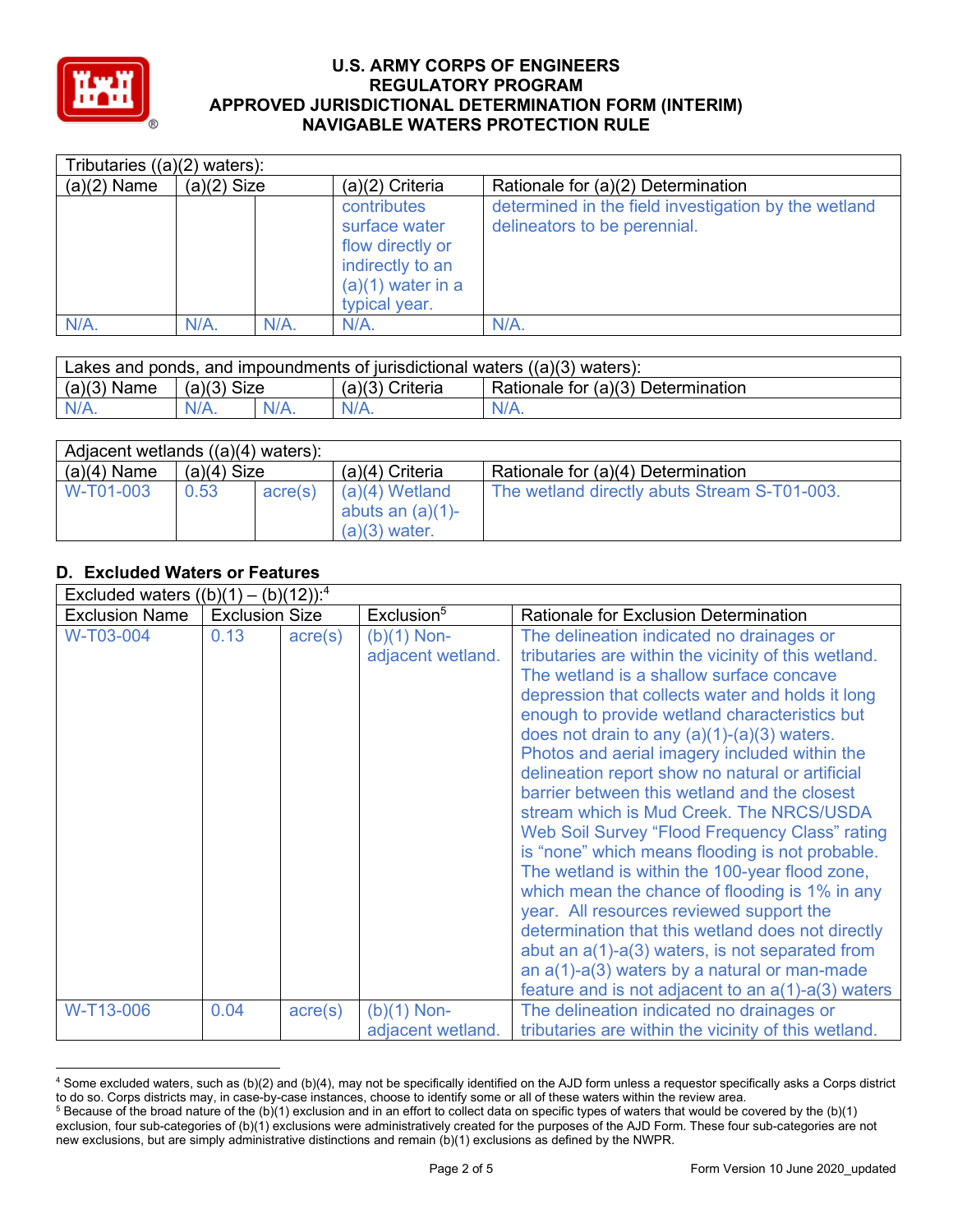

| Excluded waters $((b)(1) - (b)(12))$ : <sup>4</sup> |                       |                  |                                    |                                                                                                                                                                                                                                                                                                                                                                                                                                                                                                                                                                                                                                                                                                                                                                                                                                                                                                                        |  |  |
|-----------------------------------------------------|-----------------------|------------------|------------------------------------|------------------------------------------------------------------------------------------------------------------------------------------------------------------------------------------------------------------------------------------------------------------------------------------------------------------------------------------------------------------------------------------------------------------------------------------------------------------------------------------------------------------------------------------------------------------------------------------------------------------------------------------------------------------------------------------------------------------------------------------------------------------------------------------------------------------------------------------------------------------------------------------------------------------------|--|--|
| <b>Exclusion Name</b>                               | <b>Exclusion Size</b> |                  | Exclusion <sup>5</sup>             | <b>Rationale for Exclusion Determination</b>                                                                                                                                                                                                                                                                                                                                                                                                                                                                                                                                                                                                                                                                                                                                                                                                                                                                           |  |  |
|                                                     |                       |                  |                                    | The wetland is a shallow surface concave<br>depression that collects water and holds it long<br>enough to provide wetland characteristics but<br>does not drain to any $(a)(1)-(a)(3)$ waters.<br>Photos and aerial imagery included within the<br>delineation report show no natural or artificial<br>barrier between this wetland and the closest<br>stream which is Mud Creek. The NRCS/USDA<br>Web Soil Survey "Flood Frequency Class" rating<br>is "none" which means flooding is not probable.<br>The chance of flooding is 0% in any year. All<br>resources reviewed support the determination<br>that this wetland does not directly abut an a(1)-<br>$a(3)$ waters, is not separated from an $a(1)$ - $a(3)$<br>waters by a natural or man-made feature and is<br>not adjacent to an $a(1)$ - $a(3)$ waters                                                                                                   |  |  |
| W-T03-006                                           | 0.06                  | $\text{acre}(s)$ | $(b)(1)$ Non-<br>adjacent wetland. | The delineation indicated no drainages or<br>tributaries are within the vicinity of this wetland.<br>The wetland is a shallow surface concave<br>depression that collects water and holds it long<br>enough to provide wetland characteristics but<br>does not drain to any $(a)(1)-(a)(3)$ waters.<br>Photos and aerial imagery included within the<br>delineation report show no natural or artificial<br>barrier between this wetland and the closest<br>stream which is Mud Creek. The NRCS/USDA<br>Web Soil Survey "Flood Frequency Class" rating<br>is "none" which means flooding is not probable.<br>The chance of flooding is 0% in any year. All<br>resources reviewed support the determination<br>that this wetland does not directly abut an a(1)-<br>$a(3)$ waters, is not separated from an $a(1)$ - $a(3)$<br>waters by a natural or man-made feature and is<br>not adjacent to an $a(1)$ -a(3) waters |  |  |
| W-T03-005                                           | 0.13                  | $\text{acre}(s)$ | $(b)(1)$ Non-<br>adjacent wetland. | The delineation indicated no drainages or<br>tributaries are within the vicinity of this wetland.<br>The wetland is a shallow surface concave<br>depression that collects water and holds it long<br>enough to provide wetland characteristics but<br>does not drain to any (a)(1)-(a)(3) waters.<br>Photos and aerial imagery included within the<br>delineation report show no natural or artificial<br>barrier between this wetland and the closest<br>stream which is Mud Creek. The NRCS/USDA<br>Web Soil Survey "Flood Frequency Class" rating<br>is "none" which means flooding is not probable.                                                                                                                                                                                                                                                                                                                |  |  |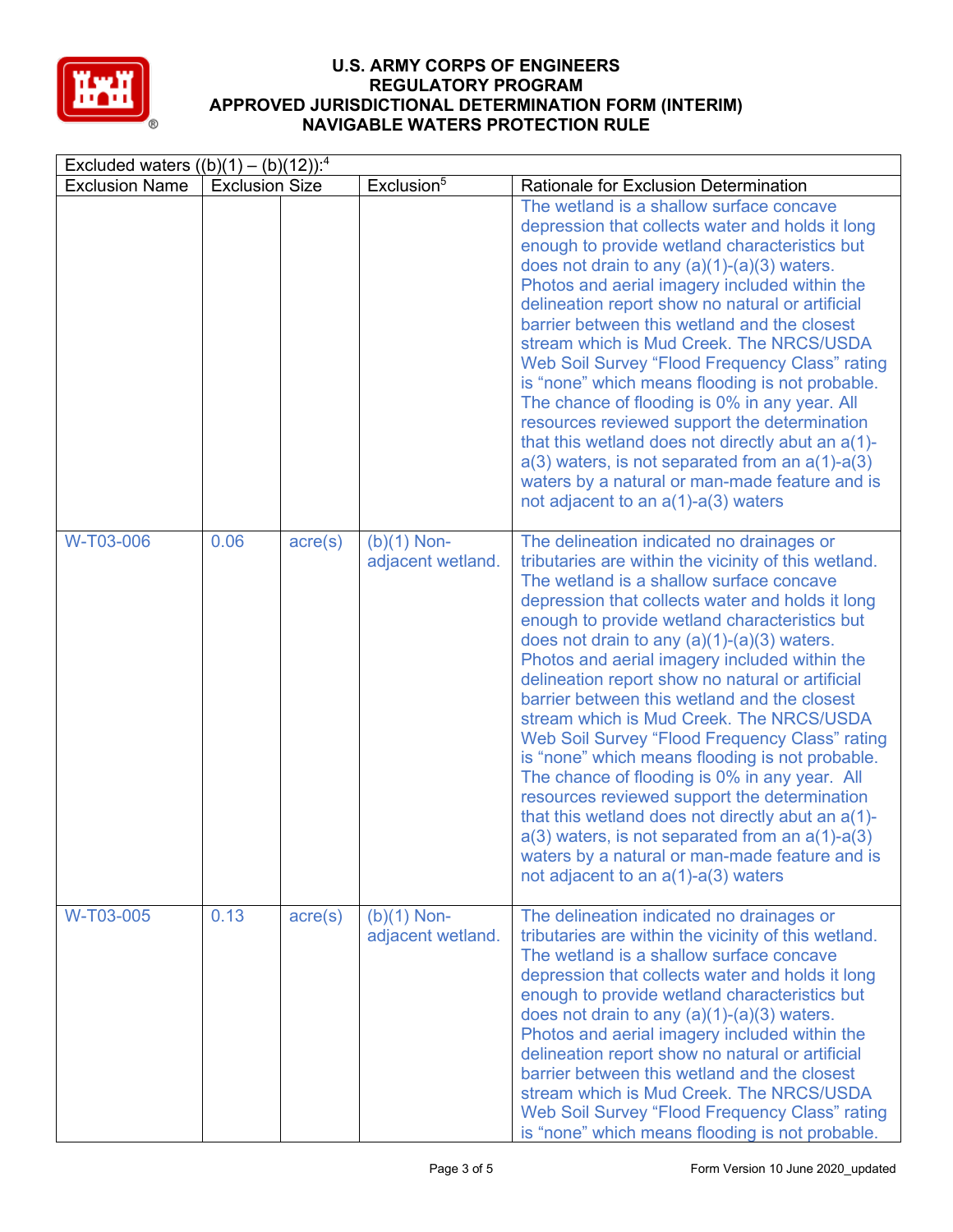

| Excluded waters $((b)(1) - (b)(12))$ : <sup>4</sup> |                       |                |                                                                                                                                                                                                      |                                                                                                                                                                                                                                                                                                                                                                    |  |  |  |
|-----------------------------------------------------|-----------------------|----------------|------------------------------------------------------------------------------------------------------------------------------------------------------------------------------------------------------|--------------------------------------------------------------------------------------------------------------------------------------------------------------------------------------------------------------------------------------------------------------------------------------------------------------------------------------------------------------------|--|--|--|
| <b>Exclusion Name</b>                               | <b>Exclusion Size</b> |                | Exclusion <sup>5</sup>                                                                                                                                                                               | <b>Rationale for Exclusion Determination</b>                                                                                                                                                                                                                                                                                                                       |  |  |  |
|                                                     |                       |                |                                                                                                                                                                                                      | The chance of flooding is 0% in any year. All<br>resources reviewed support the determination<br>that this wetland does not directly abut an a(1)-<br>$a(3)$ waters, is not separated from an $a(1)$ - $a(3)$<br>waters by a natural or man-made feature and is<br>not adjacent to an $a(1)$ - $a(3)$ waters                                                       |  |  |  |
| S-T03-002                                           | 830                   | linear<br>feet | $(b)(5)$ Ditch that is<br>not an $(a)(1)$ or<br>$(a)(2)$ water, and<br>those portions of<br>a ditch<br>constructed in an<br>$(a)(4)$ water that<br>do not satisfy the<br>conditions of<br>$(c)(1)$ . | There is no indication on USGS topo maps or<br>old soil surveys that indicate this was ever a<br>natural stream. Based on aerial photos, it<br>appears this was dug sometime in the late<br>1930's to drain the farm field to the north. Based<br>on this information, it has been determined this<br>stream was excavated solely from uplands and<br>is excluded. |  |  |  |
| S-T01-015                                           | 100                   | linear<br>feet | $(b)(3)$ Ephemeral<br>feature, including<br>an ephemeral<br>stream, swale,<br>gully, rill, or pool.                                                                                                  | S-T01-015 is an ephemeral roadside ditch that<br>was excavated from dry land (uplands) at the<br>time of road construction.                                                                                                                                                                                                                                        |  |  |  |

# **III. SUPPORTING INFORMATION**

- **A. Select/enter all resources** that were used to aid in this determination and attach data/maps to this document and/or references/citations in the administrative record, as appropriate.
	- $\boxtimes$  Information submitted by, or on behalf of, the applicant/consultant: Wetland Delineation Report for the Empire State Line Project, March 2020

This information is sufficient for purposes of this AJD.

Rationale: The wetland delineation was conducted by Ecology and Environment, Inc. and was submitted with accurate and complete data sheets, photographs, NWI and NYSDEC maps, web soil survey and other supporting information.

- $\Box$  Data sheets prepared by the Corps: Title(s) and/or date(s).
- ☒ Photographs: Aerial and Other: Aerial and site photos provided in delieation report
- $\Box$  Corps site visit(s) conducted on: Date(s).
- $\Box$  Previous Jurisdictional Determinations (AJDs or PJDs): ORM Number(s) and date(s).
- ☒ Antecedent Precipitation Tool: *provide detailed discussion in Section III.B*.
- ☒ USDA NRCS Soil Survey: Niagara and Erie Counties
- **⊠** USFWS NWI maps: Niagara and Erie Counties
- ☒ USGS topographic maps: 1:24K Wolcottsville and East Aurora

## **Other data sources used to aid in this determination:**

| Data Source (select) | Name and/or date and other relevant information |
|----------------------|-------------------------------------------------|
| <b>USGS Sources</b>  | $N/A$ .                                         |
| <b>USDA Sources</b>  | $N/A$ .                                         |